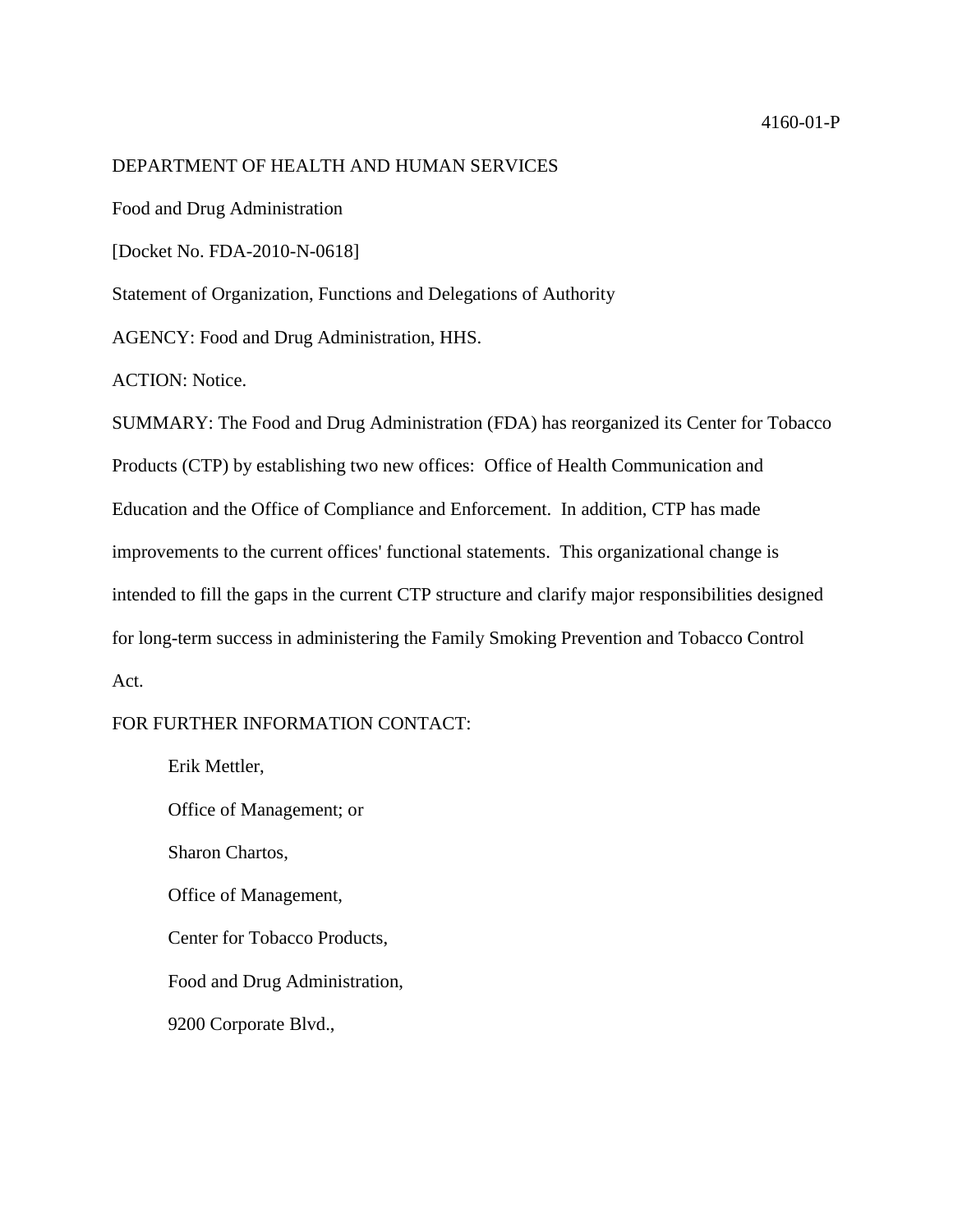Rockville, MD 20850,

301-796-9200.

# I. Introduction

The Statement of Organization, Functions and Delegations of Authority for the Center for Tobacco Products (74 FR 41713, August 18, 2009) is amended to reflect the restructuring of the Center for Tobacco Products that was approved by the Secretary of Health and Human Services on November 15, 2010:

# II. Organization

The Center for Tobacco Products is headed by the Director and includes the following organizational units:

### Center For Tobacco Products (DI)

1. Oversees the implementation of the Family Smoking Prevention and Tobacco Control Act, which provides FDA with several new authorities. These include restricting the marketing of tobacco products to minors; requiring new warning labels for cigarettes and smokeless tobacco products; prohibiting marketing measures that are misleading to consumers; establishing tobacco product standards; requiring Good Manufacturing Practice standards for tobacco product manufacturing facilities; requiring industry reporting of tobacco product ingredient and constituent data, including a description of the nicotine content and delivery mechanisms; educating the public and regulated industry about various provisions of the Family Smoking Prevention and Tobacco Control Act; and enforcement authorities including but not limited to enabling FDA to act quickly and effectively to remove products that are in violation of the statute.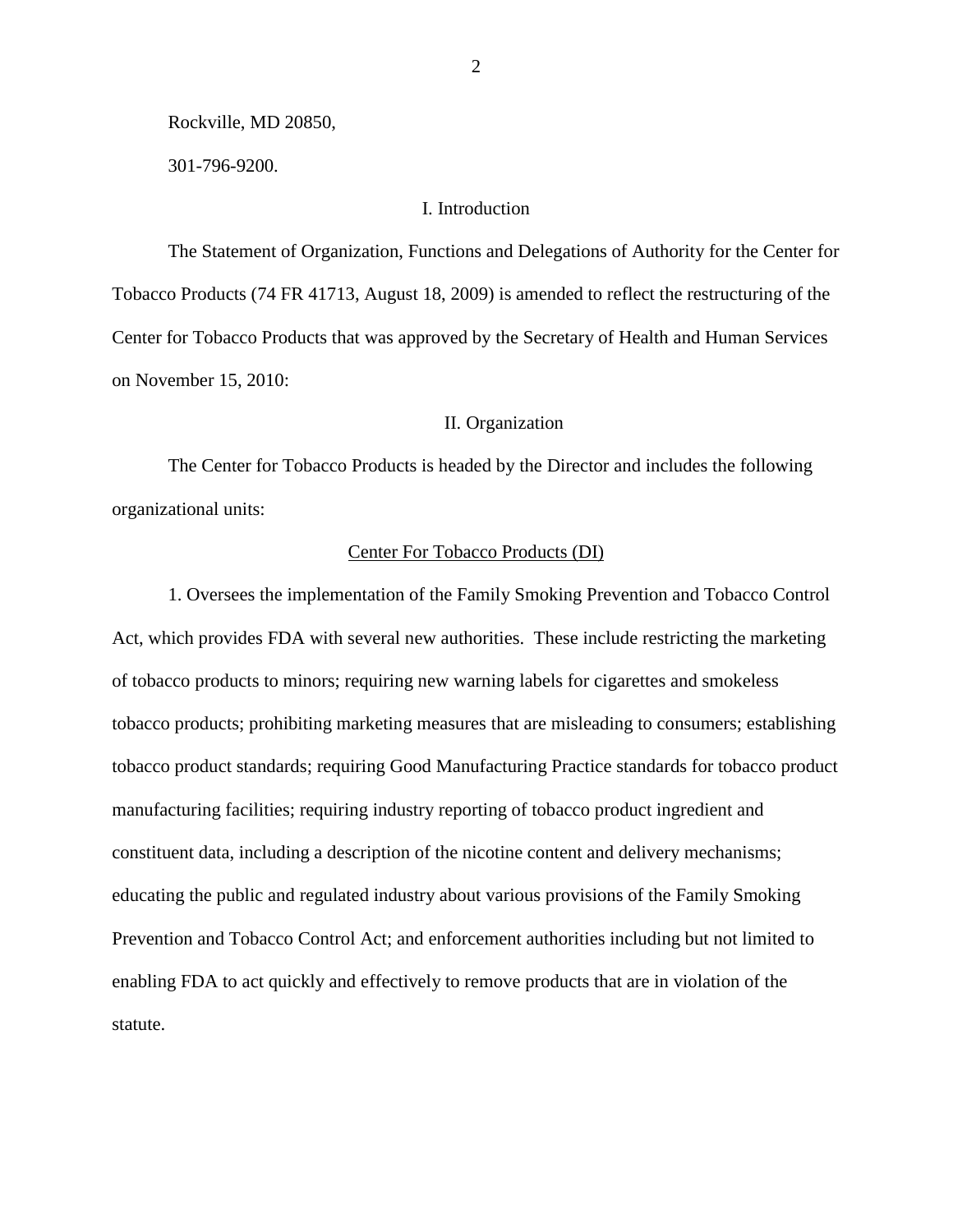2. Provides programmatic and policy direction to appropriate Center and Agency personnel on all matters related to implementation of the Family Smoking Prevention and Tobacco Control Act and identifies critical public health issues relating to tobacco product use.

3. Establishes and maintains effective relationships with senior FDA, Department of Health and Human Services (HHS), and Administration officials, industry representatives, Members of Congress, counterparts from State, local, territorial, and tribal governments, representatives from academia and public health organizations, and other key stakeholders on matters related to tobacco products.

#### Office of the Center Director (DIA)

1. Provides vision, leadership, and strategic direction for all Center activities related to regulation of tobacco products and implementation of the Family Smoking Prevention and Tobacco Control Act.

2. Provides vision, leadership, and strategic direction for all Center activities related to protecting the public health and communicating about the negative consequences of tobacco product use.

3. Plans, administers, coordinates, evaluates, and implements overall Center scientific, legal, policy, regulatory, compliance, public education, and management programs, policies, and plans.

4. Provides leadership and direction for Center management, planning, and evaluation systems to ensure optimum utilization of personnel, budgetary and financial resources, information technology, professional development, and facilities.

5. Establishes a program to maintain the highest levels of scientific quality and integrity for the Center.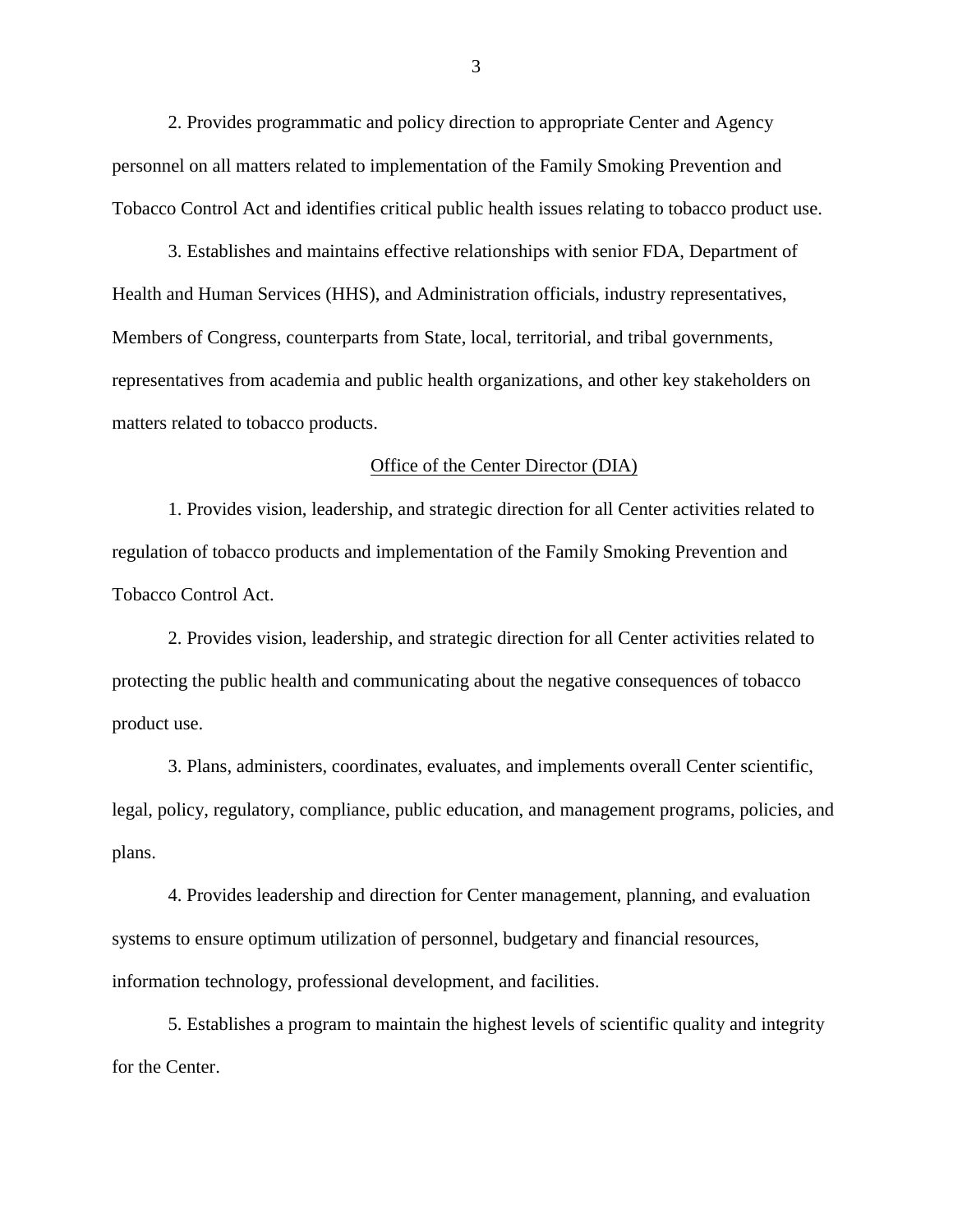6. Serves as the primary liaison and spokesperson on tobacco products regulation and the public health consequences of tobacco products use with FDA, HHS, Office of Management and Budget (OMB), the White House, Congress and the media, as well as with a variety of stakeholders, including regulated industry; tobacco control advocacy organizations; scientific, public health, and medical associations; academia; and State, local, territorial, and tribal governments.

7. Provides Center-wide program and strategic planning, execution, and support to Center leadership; coordination, development, clearance, and delivery of all Congressionally mandated reports, studies, and analyses; and also high quality briefing materials, background information for meetings, and speeches.

8. Provides correspondence control for the Center and controls and processes all public correspondence. Develops and operates executive correspondence tracking systems.

9. Manages the Center's Freedom of Information Act activities, coordinating responses with other Center technical, legal, regulatory, and policy units as well as developing direct responses.

10. Manages the Center's Ombudsman program.

11. Manages the Center's history program and archives.

#### Office of Management (DIB)

1. Provides authoritative advice and guidance to the Center Director on management policies, guidelines, issues and concerns that impact Center programs and initiatives.

2. Provides leadership, guidance, and direction regarding the development of long-range strategic management plans, operational plans, and systems for Center activities. Directs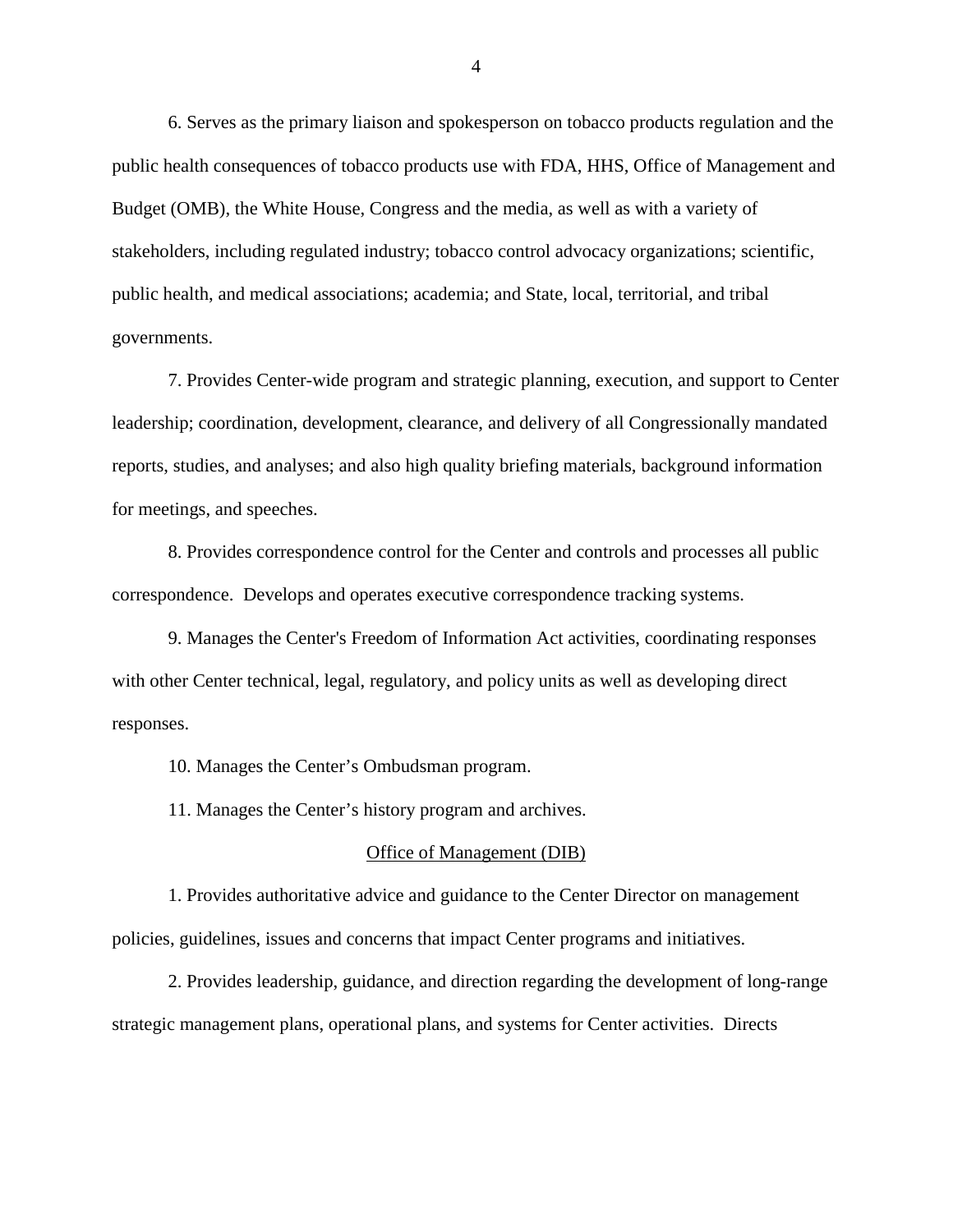technical support staff in providing essential management services and other critical support functions.

3. Provides leadership and guidance as primary liaison with the FDA Office of Management to ensure provision of a broad range of essential technical support services.

4. Provides leadership and effective coordination as the primary Center liaison and expert with the Office of Information Management for provision and continuous improvement of information technology services to include networking, scientific computing software engineering, systems, and telecommunications.

5. Designs and develops performance management systems and operational/business process plans.

6. Analyzes management performance trends, FDA cost structure, and use of program resources.

7. Directs a variety of short-range and long-range special projects or assignments of substantial significance to the Center.

8. Administers and executes the Center management and fiscal planning and performance activities, budget formulation and execution, payroll, accounting, and property management functions.

9. Analyzes, formulates, and develops the annual budget for the Center in accordance with FDA, HHS, OMB, and Congressional guidelines. Provides oversight and ensures compliance with all regulations governing financial processes as outlined in FDA, HHS, OMB, and U.S. Government Accountability Office policies. Manages FDA, HHS, OMB, and Congressional inquiries regarding budget formulation and execution and required quarterly reports to Congressional Appropriations Committees.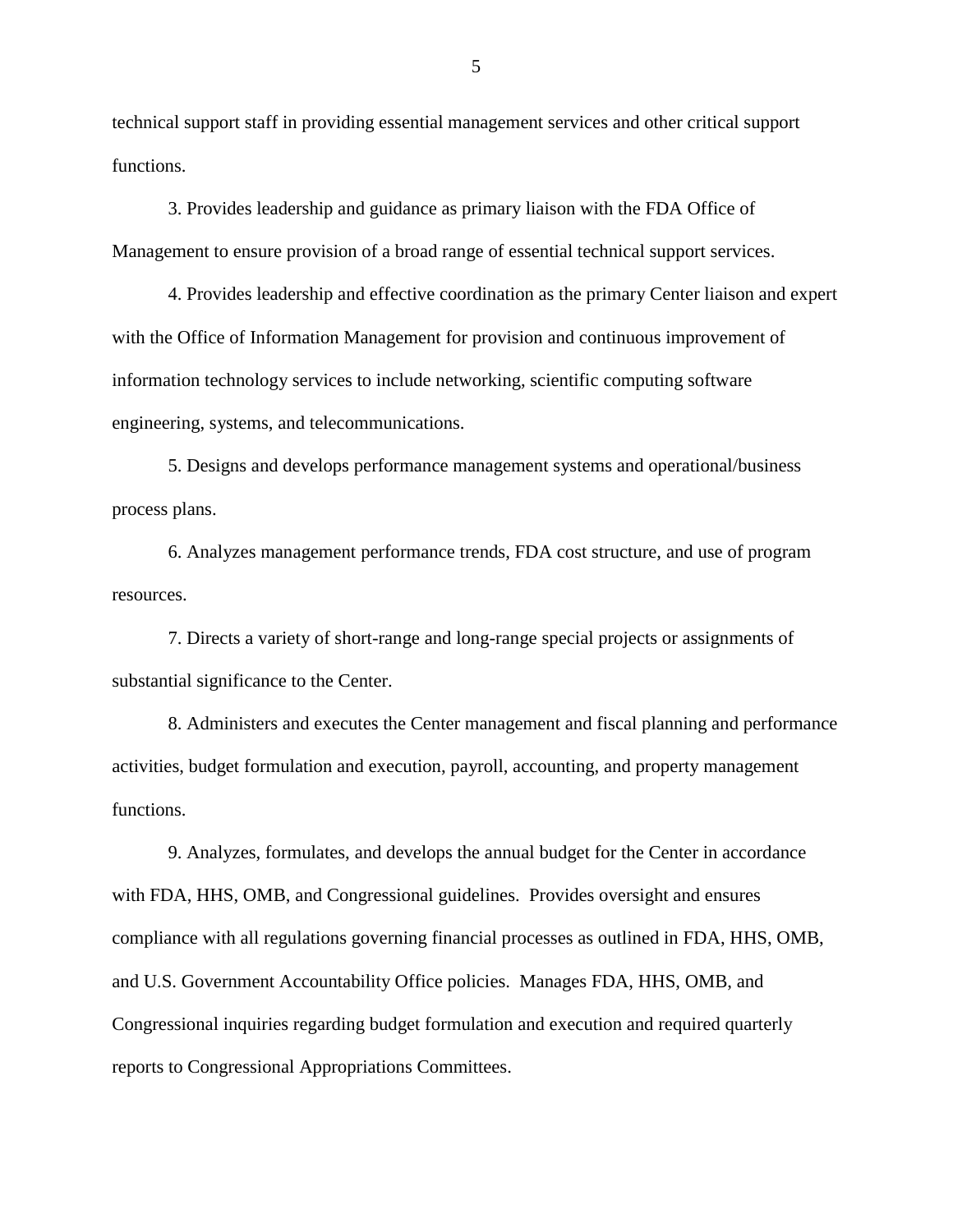10. Develops, maintains, monitors, analyzes, and reports data to Center management and program officials on the Center's budget/planning resource monitoring and evaluations systems.

11. Provides leadership within the Center to ensure compliance with statutes, executive orders, and administrative directives, such as the Chief Financial Officer Act and the Federal Financial Managers' Financial Integrity Act.

12. Serves as the liaison between the CTP and the Bethesda Field Office, Atlanta Field Office, and/or Office of Management Programs on all personnel issues including, but not limited to, Human Capital Resources, appointment mechanisms, recruitment flexibilities, Senior Executive Service (SES) appointments, Title 42 appointments, retention flexibilities, and position management. Manages the Center's Performance Management program and the Center's Awards program.

13. Manages, tracks, and maintains the Center's regulatory submissions in accordance with FDA's records retention policies.

14. Receives, tracks, and stores all of Center's regulatory submissions.

15. Manages, conducts, and analyzes studies designed to improve Center processes and resource utilization and support requirements.

16. Manages facility-related activities for the Center including leases, space needs, maintenance, and development of architectural plans for move to FDA's White Oak campus.

17. Manages the Center's employee training and development activities, including individual employee development plans. Manages the Center's regulatory science fellowship program and other academic-based fellowship programs.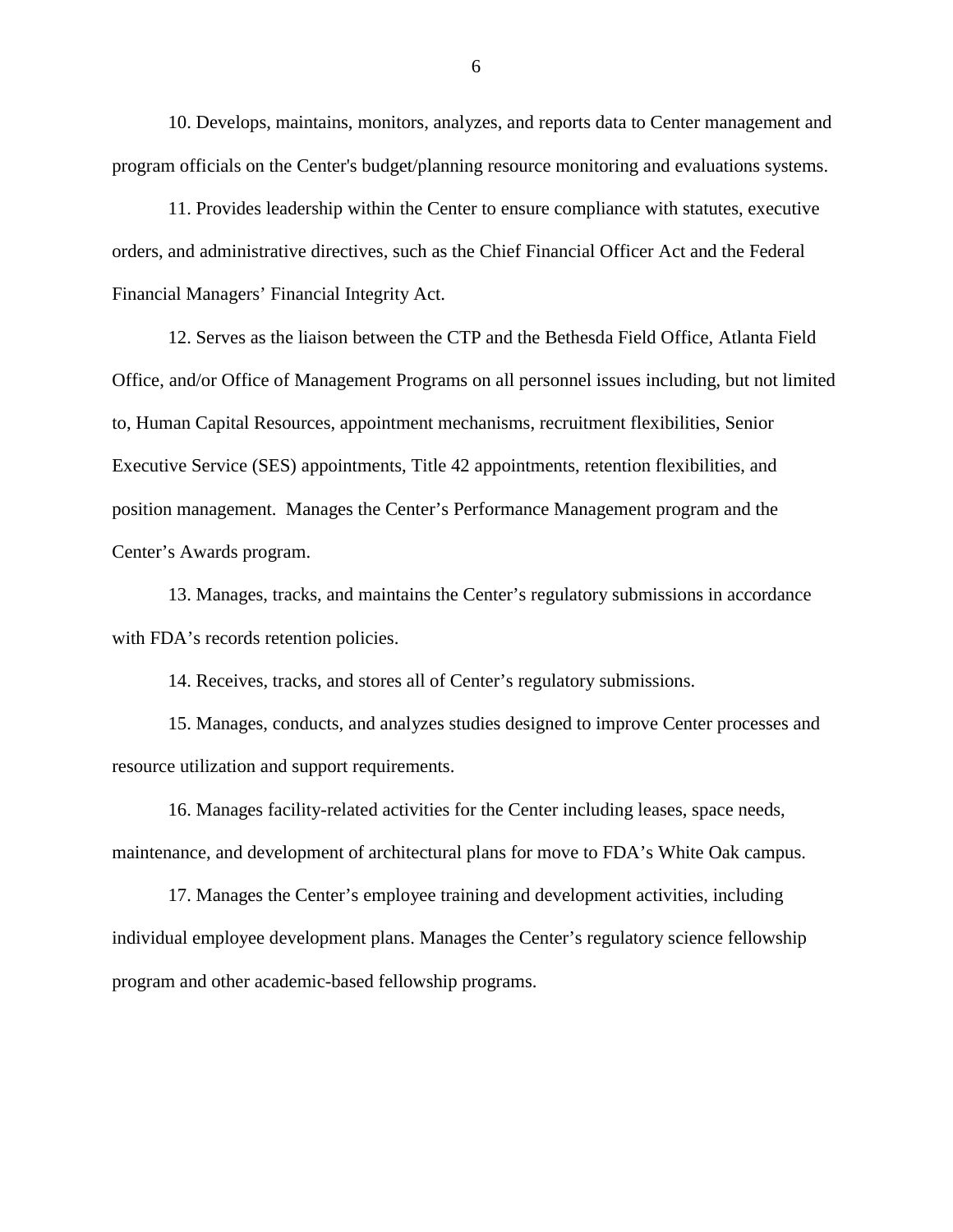### Office of Policy (DIC)

1. Advises the Center Director and other key Agency officials on public health, scientific, and regulatory policy development at the Center.

2. Develops and evaluates Center-wide priorities and policies, assuring FDA's statutory public health goals and policy needs are integrated into initiatives across science, regulations, compliance, public education, and management programs across the Center.

3. Ensures that Center policy decisions are consensus-based and informed, when relevant and appropriate, through communications with stakeholders in CTP, FDA, the Centers for Disease Control and Prevention, National Institutes for Health, HHS, and other government and relevant stakeholders and private agencies.

4. Monitors, coordinates, and advises the Center Director on policy involving sensitive, controversial, and complex issues related to Center activities that may involve precedent-setting matters or issues of particular concern to the Center Director or FDA Commissioner of Food and Drugs.

5. Analyzes and evaluates the impact and effectiveness of the Center's overall impact on public health.

6. Oversees public health policy and analytics; coordinates and conducts contingency analyses; manages special projects that require quick reaction/problem solving and planning; and develops and oversees the Center's approach to evolving issues in tobacco product regulation and control, such as impact on population health, development of policy aspects of tobacco product standards, modified risk products, substantial equivalence, and marketing and advertising.

7. Provides economic and modeling analyses on policy options as required.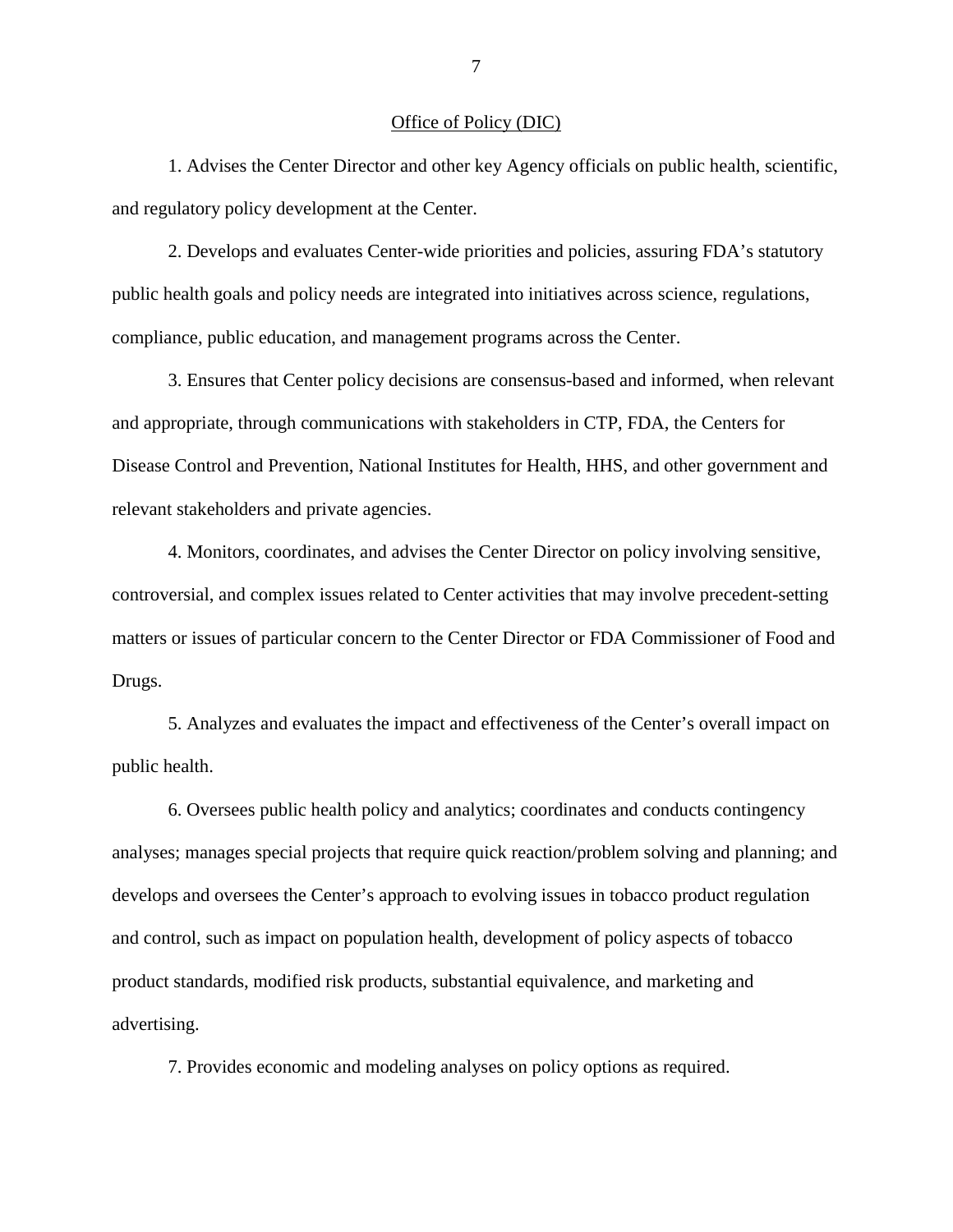8. Provides authoritative policy advice, guidance, assistance, interpretations, and recommendations to CTP, FDA, HHS officials, and scientific and professional personnel, intragovernmental counterparts (State, territorial and tribal officials).

9. Prepares and reviews legislative proposals, Congressional testimony; and materials related to implementing, amending, or modifying the Family Smoking Prevention and Tobacco Control Act, FDA laws, and regulations in collaboration with the Office of the Commissioner, Office of Legislation.

10. Provides advice and analysis for international tobacco control policies and acts as the Center's liaison with international stakeholders, including foreign governments.

11. Advises external stakeholders, including large and small tobacco manufacturers, tobacco control advocacy groups, medical and professional trade associations, State, territorial, local, and tribal governments, and others concerning the policy implications of the law and regulations.

12. Manages the Center's small business assistance activities.

### Office of Regulations (DID)

1. Provides Center's oversight and leadership in, and coordinates the development of regulations, policies, procedures, and guidance related to the regulation of tobacco products.

2. Reviews and clears draft regulations developed by the Center, other FDA Centers, and other agencies.

3. Provides Center-level leadership and coordination for briefings within FDA, and with HHS, OMB, and other Federal agencies related to regulations and guidance documents.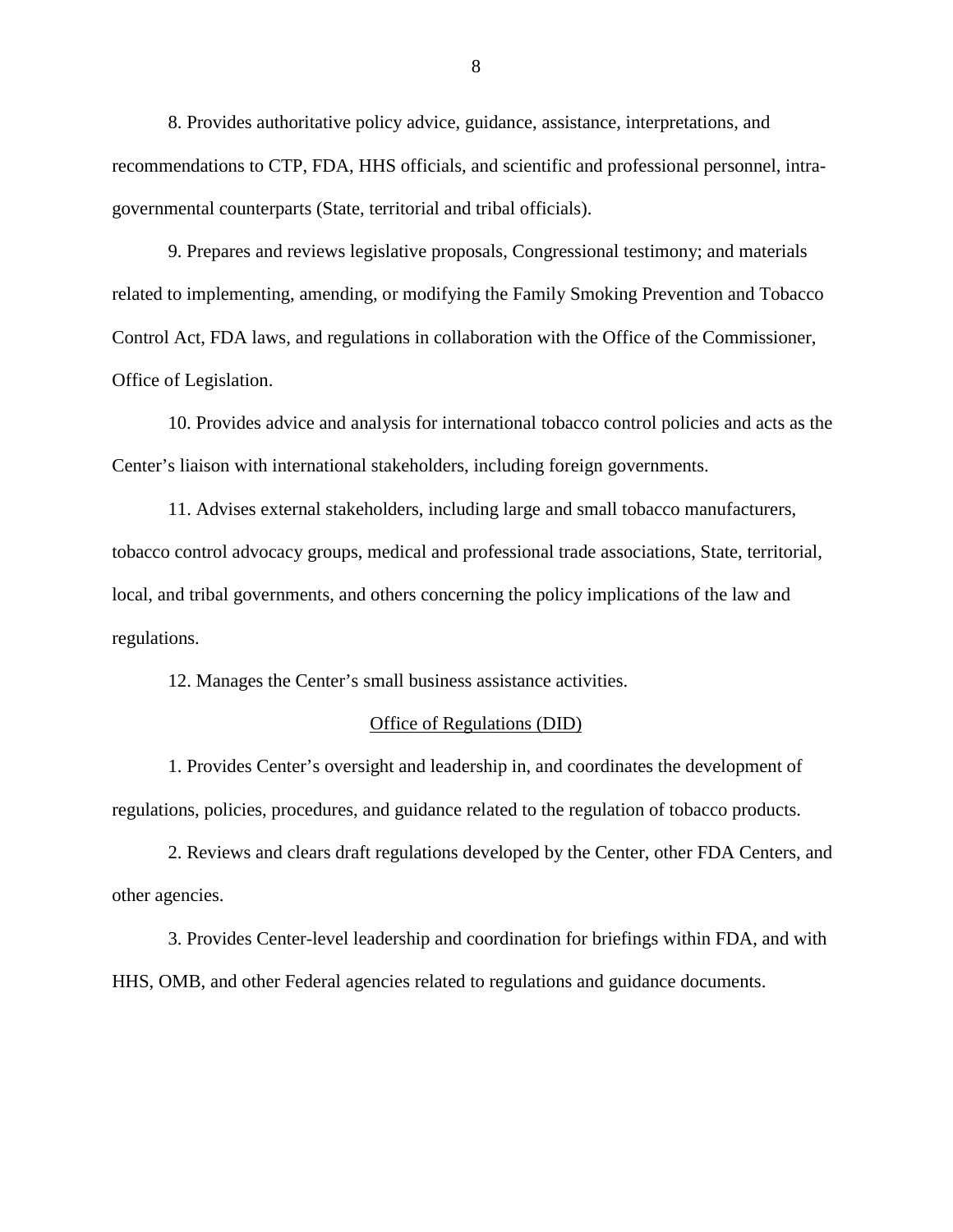4. Serves as the Center's focal point for developing and maintaining communications, policies, and programs with regard to regulations development, review, clearance, and publication.

5. Serves as the Center's primary liaison with the FDA's Office of Chief Counsel and the HHS Office of General Counsel; and provides support for legal defense in litigation.

6. Manages the development and implementation of plans for the Center's regulation development activities.

7. Provides technical assistance on the development of legislative proposals related to FDA responsibilities of the Family Smoking Prevention and Tobacco Control Act.

8. Manages the citizens' petition process on behalf of the Center.

9. Supports the Center in its regulatory litigation activities.

### Office of Science (DIE)

1. Conducts scientific research and reviews programs to support the Center's goals for implementing the Family Smoking Prevention and Tobacco Control Act, as part of a comprehensive effort to reduce the toll of disease, disability, and death caused by tobacco products.

2. Serves as the focal point for overall management of Center activities related to science priorities and resources. Advises and assists the Center Director, FDA Commissioner of Food and Drugs, and other key officials on scientific issues that have an impact on public health, policy, direction, and long-range goals, and on the functions, capabilities, and management of scientific research facilities; and participates with other Agency components in planning such facilities.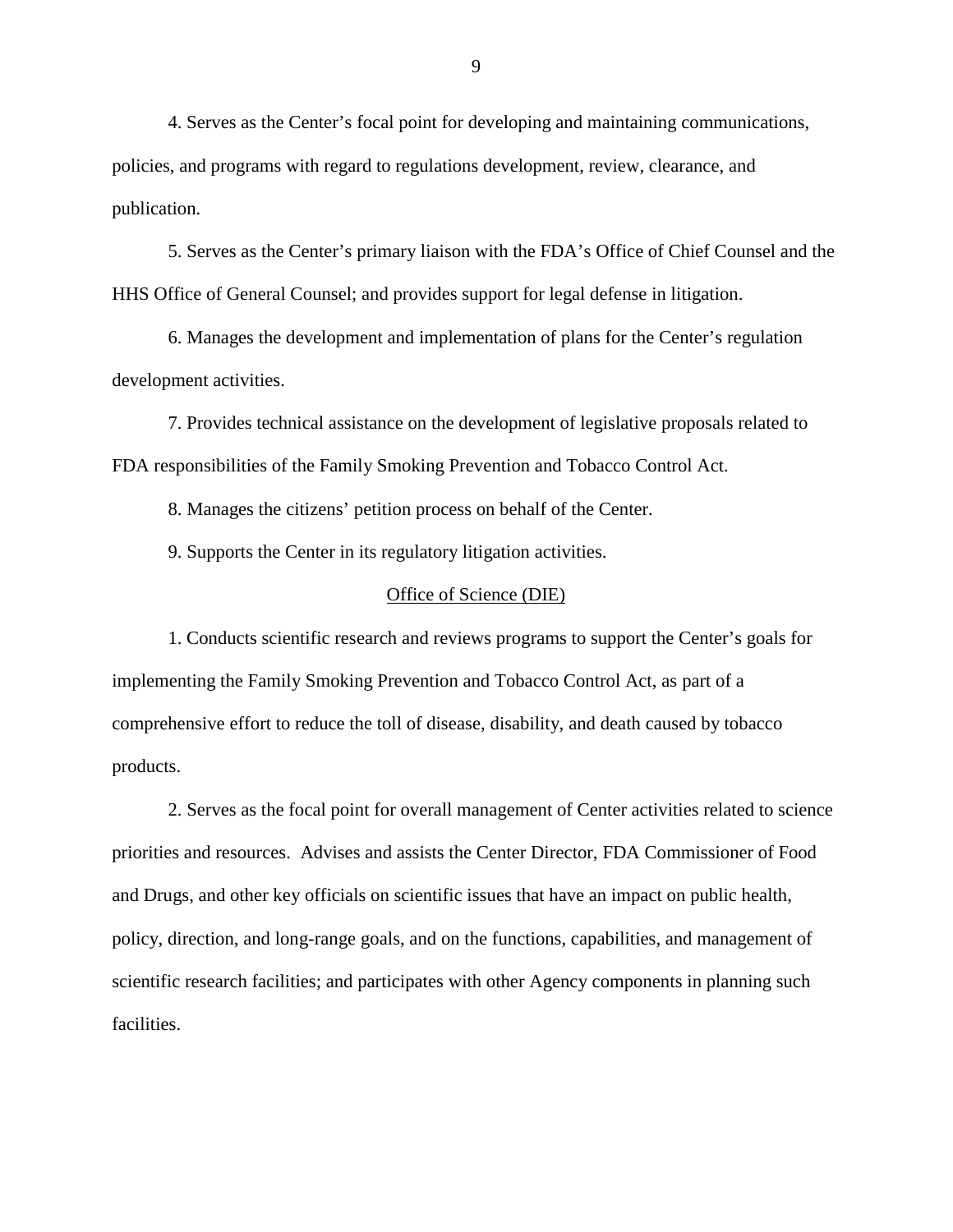3. Coordinates the Tobacco Products Scientific Advisory Committee which advises the Center Director, FDA Commissioner of Food and Drugs, HHS Secretary of Health and Human Services, and other key officials on certain issues related to the public health impact of tobacco products.

4. Organizes, plans, directs, and conducts research related to the development, manufacture, testing, labeling, and marketing of tobacco products in order to develop and maintain a scientific base for establishing policies, tobacco product standards, and test methods appropriate for the protection of public health.

5. Plans, directs, and conducts epidemiological research regarding the initiation, use, and cessation of tobacco products and the impact on the public health.

6. Coordinates targeted research to address Center priorities in collaboration with leading scientists in other segments of FDA, other Federal agencies, and the scientific community at large.

7. Plans, directs, and conducts research related to behavioral science, including consumer behavior and consumer perception of risks of harm from tobacco products.

8. Establishes and publishes a list of harmful and potentially harmful constituents in each regulated tobacco product.

9. Develops policies and procedures governing the submission and review of ingredient and constituent information for regulated tobacco products and oversees their implementation.

10. Develops and implements policies and procedures governing the submission and review of applications and postmarketing surveillance studies for modified-risk tobacco products.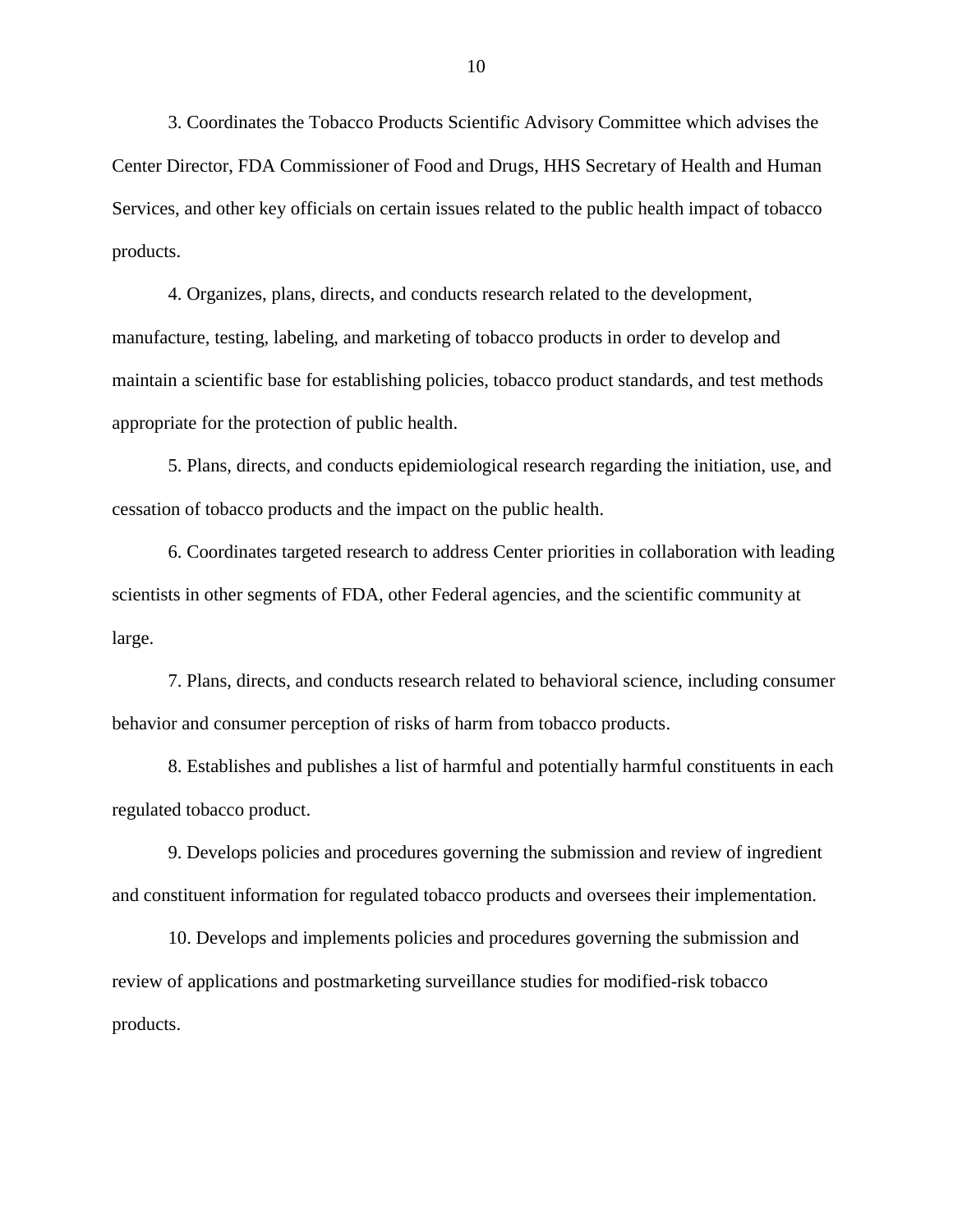11. Develops and implements policies and procedures governing the submission and premarket review of reports of substantially equivalent tobacco products and applications for new tobacco products.

12. Develops and implements policies and procedures governing submission and review of information regarding investigational tobacco products.

13. Develops, maintains, monitors, and analyzes policies, programs, and databases of adverse reactions to tobacco products.

14. Reviews, evaluates, and takes appropriate action on recommendations concerning denial or withdrawal of marketing and modified-risk authorizations for tobacco products.

15. Develops, in coordination with other Center offices, standards for Good Manufacturing Practices regarding methods, facilities, and controls for manufacturing, testing, and storage of tobacco products.

16. Participates, in coordination with other Agency components, in inspections of manufacturing facilities for compliance with applicable manufacturing and tobacco product standards.

17. Represents the Center in interactions with other government agencies, State and local governments, industry, academia, consumer organizations, Congress, national and international organizations, and the scientific community on tobacco science and regulation issues.

18. Coordinates and provides guidance on science policy in program areas that cross major Agency component lines and on scientific aspects of critical or controversial issues, including Agency risk assessment policies.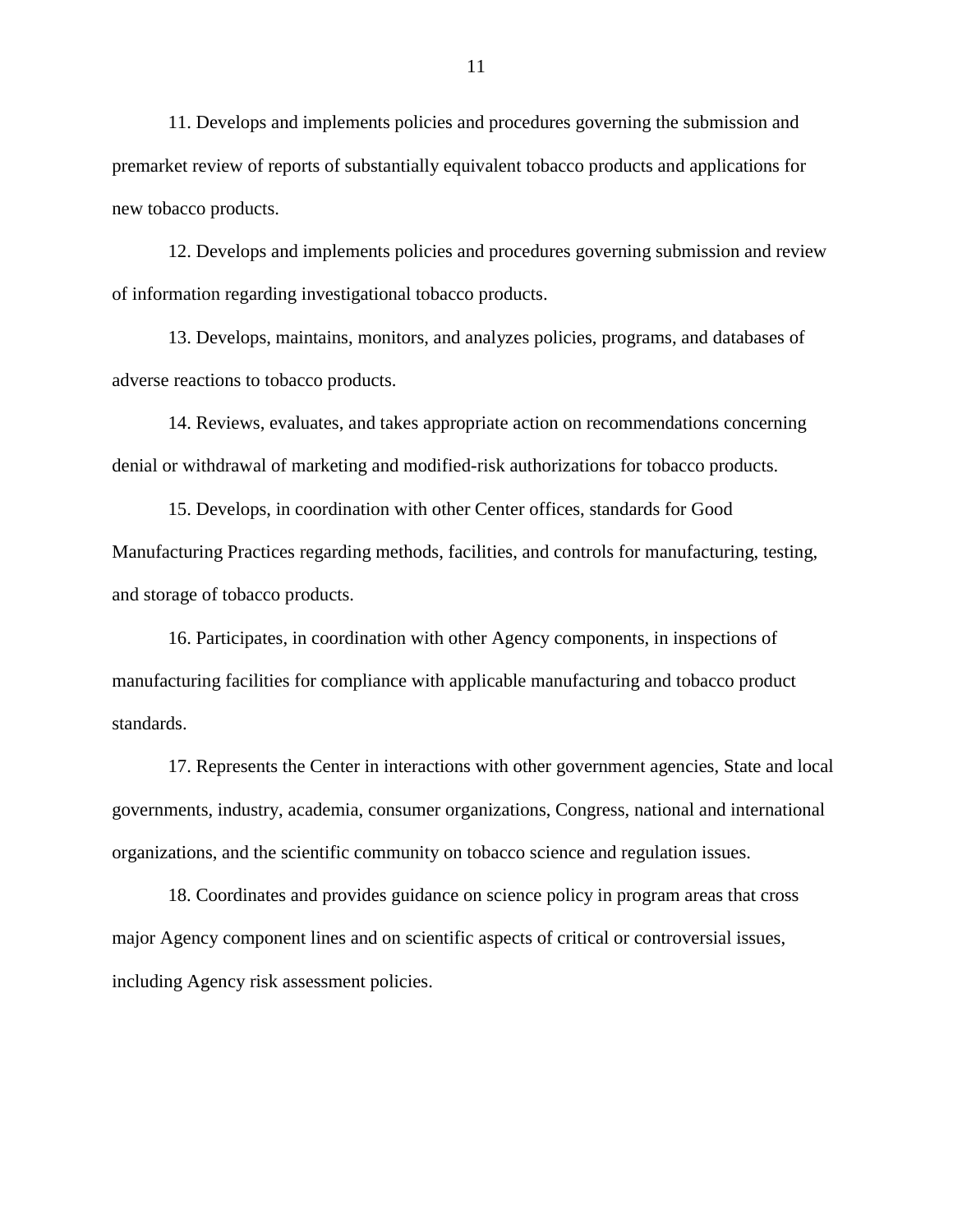### Office of Health Communication and Education (DIF)

1. Serves as a comprehensive health communication enterprise developed as a part of a comprehensive effort to reduce the toll of disease, disability, and death caused by tobacco products.

2. Develops, coordinates, and evaluates public health communication and education activities in support of requirements of the Family Smoking Prevention and Tobacco Control Act.

3. Serves as the central point for communication about the Center's activities, campaigns, and key messages, including executing programs and implementing strategies about the regulation of tobacco products and the health risks associated with tobacco product use.

4. Ensures consistent branding, messaging, and strategic communications for all Center public education output.

5. Provides effective collaboration and coordination with partners and stakeholders on public health education and communications programs.

6. Provides accurate and timely public health information and education about tobacco products regulation and the requirements of the Family Smoking Prevention and Tobacco Control Act.

7. Develops and manages informational materials for health professionals and consumers, including Web pages and print media.

8. Manages Center's Web sites (Intranet and Internet).

9. Constructs risk communication messages in support of the requirements of the Family Smoking Prevention and Tobacco Control Act, using appropriate research methods.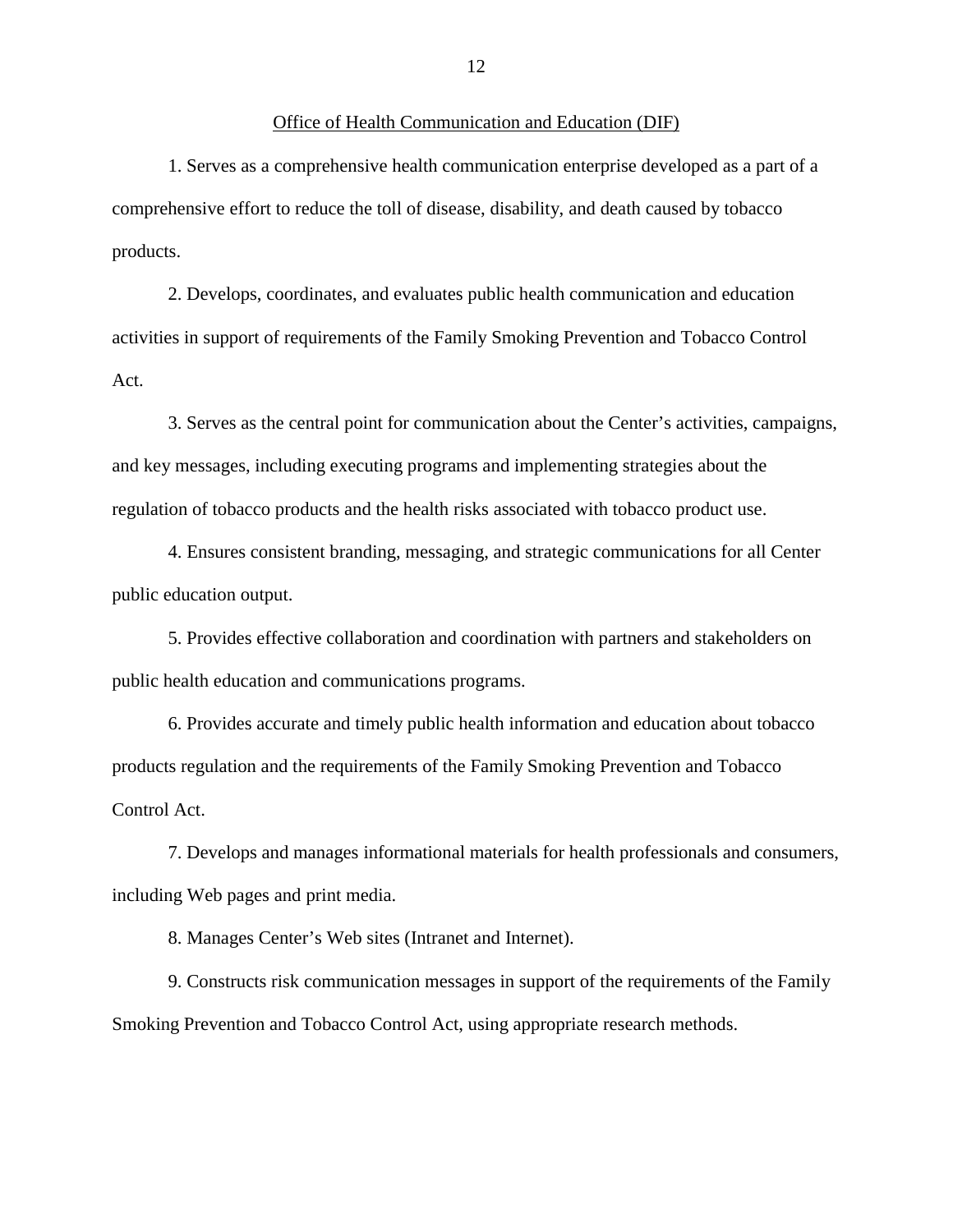10. Serves as the liaison between the Center and its stakeholders on public health education and communication programs.

### Office of Compliance and Enforcement (DIG)

1. Advises the Center Director and other Agency officials on legal, administrative, and regulatory programs and policies concerning Agency compliance and enforcement responsibilities relating to tobacco products.

2. Coordinates, interprets, and evaluates the Center's overall compliance and enforcement efforts.

3. Provides technical support and guidance in the development and review of standards, regulations, and guidance related to compliance and enforcement.

4. Develops, directs, coordinates, evaluates, and monitors compliance and enforcement programs covering regulated industry.

5. Coordinates, develops, and directs State compliance and enforcement programs.

6. Provides training of Federal, State, and territorial compliance personnel.

7. Conducts field tests and inspections when necessary for regulatory purposes and evaluates regulated industry activities to assure compliance with regulations.

8. Provides advice to Agency field offices and commissioned officials, and manages Center activities relating to legal actions, case development, and contested case assistance.

9. Designs, develops, and implements Center programs to register tobacco establishments and product lists.

10. Coordinates all field planning activities and issues all field assignments for the Center.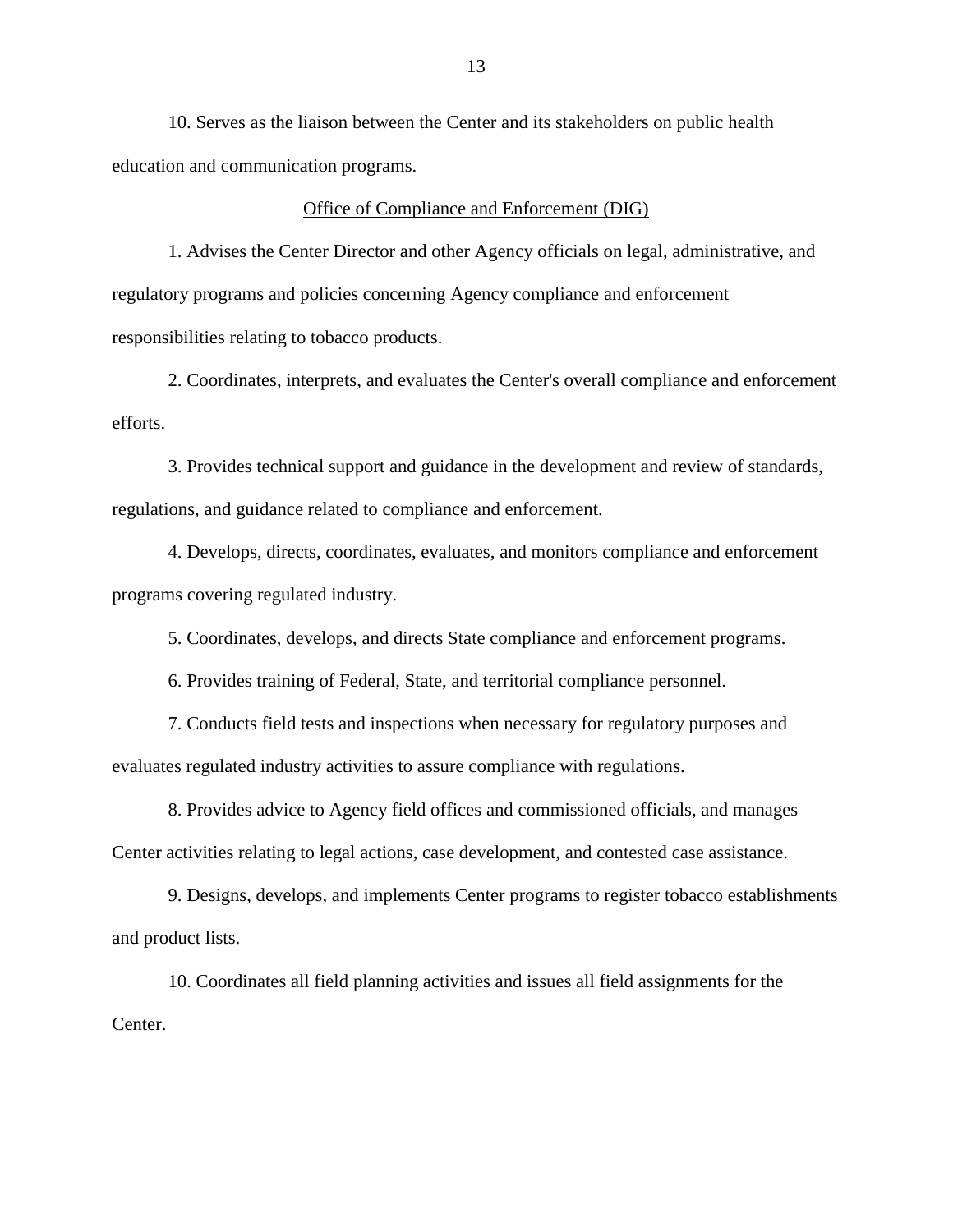11. Advises actual or potential manufacturers, distributors, retailers, and importers concerning the requirements of the law and regulations related to compliance and enforcement.

# III. Delegation of Authority

Pending further delegation, directives, or orders by the Commissioner of Food and Drugs, or the Director of Center for Tobacco Products, all delegations and redelegations of authority made to officials and employees of affected organizational components in effect prior to this date will continue in effect in them or their successors, provided they are consistent with this reorganization.